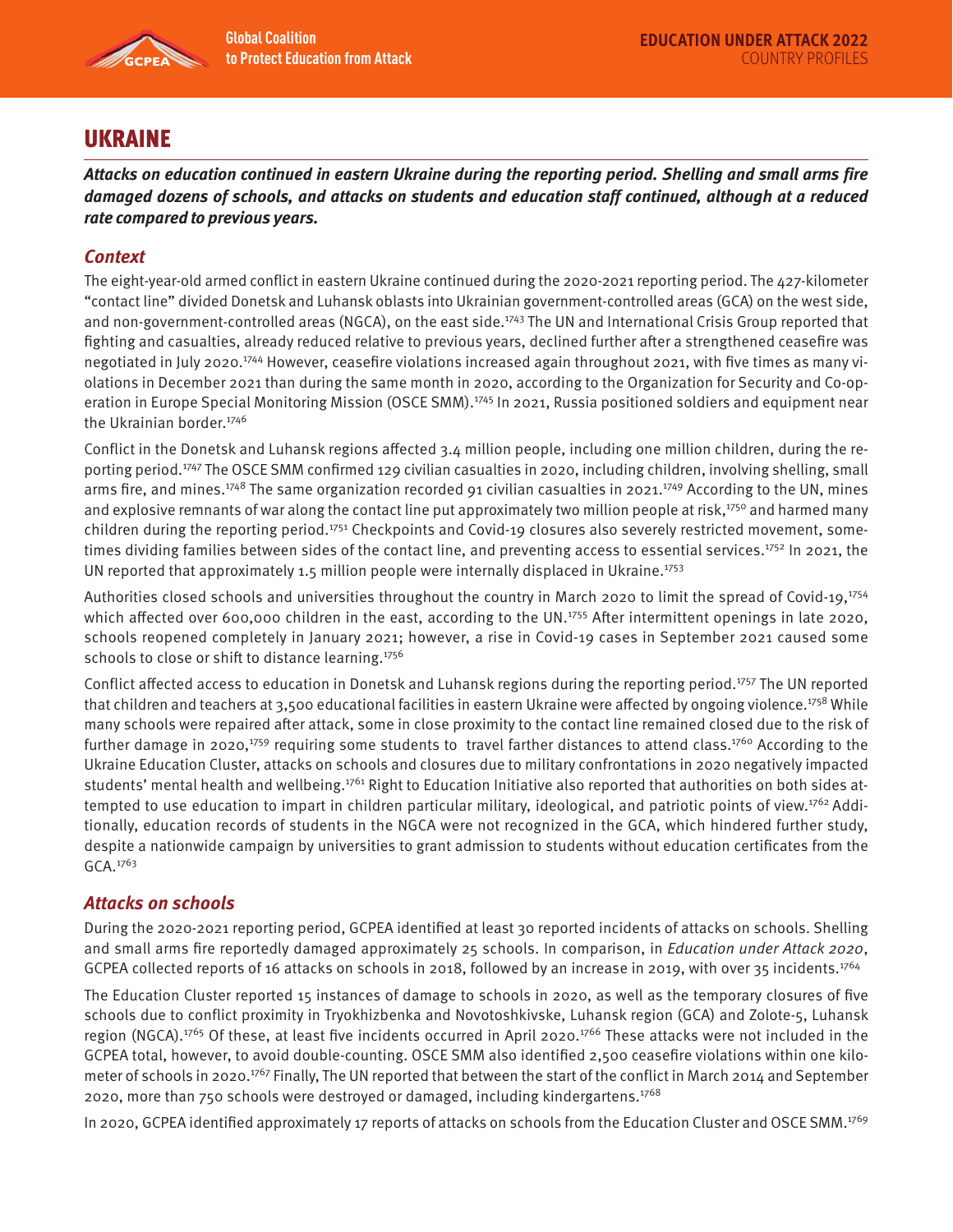

The majority of attacks occurred in the first half of the year, for instance:

- The Education Cluster and OSCE SMM reported that around March 1, 2020, machine gun fire hit and damaged a school approximately 1.5 kilometers from the contact line in Oleksandrivka, Donetsk region (NGCA).<sup>1770</sup>
- On March 21, 2020, a blast from an unidentified weapon reportedly hit and damaged the same school in Oleksandrivka, Donetsk region (NGCA). According to the Education Cluster, fragments from the attack injured a 17 year-old girl in the schoolyard.<sup>1771</sup>
- On April 2, 2020, shelling damaged School No. 67 in Donetsk region (NGCA) along with several nearby houses, as reported by the Education Cluster.<sup>1772</sup>
- The Education Cluster reported that on April 28, 2020, shelling hit and damaged a school in Zolote 5, Luhansk region (NGCA), including a computer classroom, doors, and 32 windows.1773
- On April 30, 2020, fragments from shelling hit and damaged a school, including two windows, in Zolote 4, Luhansk region (GCA), according to OSCE SMM and the Education Cluster. The school was reportedly closed at the time due to Covid-19 precautions.<sup>1774</sup>
- OHCHR reported that on October 6, 2020, two boys, aged 15 and 16, were harmed when they picked up a hand grenade which detonated near a school in Makiivka city, Donetsk region (NGCA).1775 GCPEA was not able to confirm whether the boys were students.

In 2021, GCPEA identified approximately 14 reported incidents of attacks on schools from media, the Education Cluster, and OSCE SMM.1776 For example:

- On February 7, March 25, May 31, and around June 1, 2021, small arms fire hit and damaged an operational school in Zolote-5/Mykhailivka, Luhansk region (NGCA), including breaking windowpanes on all four occasions, according to the OSCE SMM.1777
- On or around May 8, 2021, bullets damaged a functional school in the Trudivski area of Donetsk city (NGCA), according to OSCE SMM.1778
- On or around July 12, 2021, a functioning school in Holmivskyi, Donetsk region (NGCA), sustained damage to windows, walls, and the playground, from unrecorded weaponry, according to OSCE SMM.<sup>1779</sup>
- On September 21, 2021, shelling damaged the roof and windows of an operational boarding school in Yasynuvata, Donetsk region (NGCA). According to the director of the school, when the shelling started, all 85 children and school staff were evacuated to the school's shelter.<sup>1780</sup>

## **Attacks on students, teachers, and other education personnel**

During the 2020-2021 reporting period, GCPEA identified approximately five reports of attacks on students, teachers, and education personnel. This marks a decrease compared to Education under Attack 2020, when GCPEA identified ten and five reported incidents in 2019 and 2018, respectively.<sup>1781</sup>

In 2020, GCPEA identified five reported attacks on school students, teachers, and other education personnel. Between January 1 and May 4, 2020, the Education Cluster reported four incidents of threats, killings, or injuries of students, teachers, or parents. $1782$  In addition, GCPEA collected one report of an attack on students:

• On July 17, 2020, hundreds of protesters reportedly marched in Kyiv against draft legislation to postpone Russian-language schools shifting to teaching in Ukrainian. According to media reports, the police used teargas to disperse protesters.<sup>1783</sup>

GCPEA did not identify any attacks on school students, teachers, and other education personnel in 2021.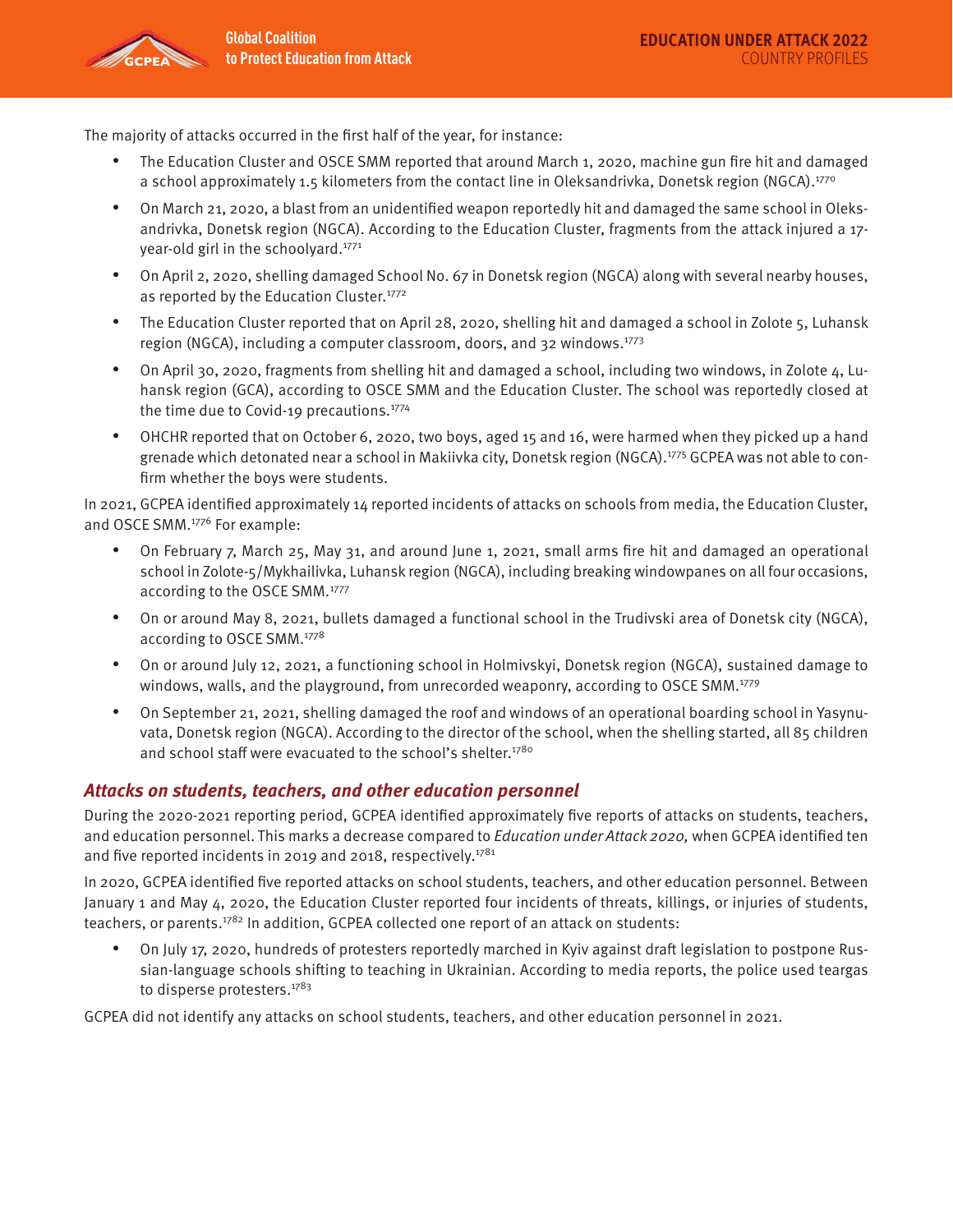

1743 ICG, Peace in Ukraine (III): The Costs of War in Donbas (Brussels: International Crisis Group, September 3, 2021), Europe Report No. 261, pp. i-iii. UN OCHA, "Ukraine: Humanitarian Context," October 22, 2021.

1744 OHCHR, Report on the Human Rights Situation in Ukraine, 1 August 2020 - 31 January 2021 (Ukraine: Office of the United Nations High Commissioner for Human Rights, 2021), para. 2.

1745 OSCE SMM, "Press Statement of Special Representative Kinnunen after the regular Meeting of Trilateral Contact Group on 22 December 2021," Organization for Security and Co-operation in Europe Special Monitoring Mission to Ukraine news release, December 22, 2021. "Daily Report 306/2021," OSCE, December 31, 2021, p. 3.

1746 "Ukraine says Russia still has 100,000 troops near its borders," Al Jazeera, May 11, 2021. "US and Russia agree to talk as Putin hits out on Ukraine," BBC, December 23, 2021.

1747 "Humanitarian Action for Children 2021 - Ukraine," UNICEF, November 20, 2020, p. 2.

1748 "Trends and observations 2020," OSCE SMM, 2021. OSCE SMM, Civilian Casualties in the Conflict-Affected Regions of Eastern Ukraine (Ukraine: Organization for Security and Co-operation in Europe Special Monitoring Mission to Ukraine, November 2020), p. 4.

1749 "Trends and observations 2021," OSCE SMM, 2022.

1750 "Landmines still pose a threat to two million Ukrainians" United Nations Ukraine press release, April 4, 2021. "UNICEF calls to strengthen protection of schools in eastern Ukraine," UNICEF press release, September 9, 2020.

1751 "Ukraine Country Office – Humanitarian Situation Report No. 4/2020," UNICEF, January 28, 2021, p. 1.

1752 "Ukraine: Dozens Stranded in a War Zone," Human Rights Watch news release, April 2, 2020. Alisa Sopova and Anastasia Taylor-Lind, "How seven years of war and COVID-19 split Ukraine in two," The New Humanitarian, April 5, 2021. OHCHR, "Impact of COVID-19 on Human Rights in Ukraine," December 2020, p. 1.

1753 OCHA, "Ukraine Situation Report - Last updated: 22 Oct 2021," October 2021. "'No alternative to diplomacy' in Ukraine crisis, Security Council hears," UN news, January 31, 2022.

1754 UN, Assessment of the Impact of Covid-19 in Ukraine - Response and Recovery Plan (Ukraine, United Nations: 2020), pp. 39, 72.

1755 UNICEF, "Humanitarian Action for Children 2021 - Ukraine," November 20, 2020, p. 2.

1756 UNICEF, "Ukraine Humanitarian Situation Report – July-September 2021," October 29, 2021, p. 2.

1757 UNICEF, "Humanitarian Action for Children 2021 - Ukraine," November 20, 2020, p. 2.

1758 "UNICEF calls to strengthen protection of schools in eastern Ukraine," UNICEF Press release, September 8, 2020.

1759 OCHA, "Ukraine Situation Report," September 28, 2020, p. 5. OSCE SMM, Impact of the Conflict on Educational Facilities and Children's Access to Education in Eastern Ukraine (Ukraine: Organization for Security and Co-operation in Europe Special Monitoring Mission to Ukraine, July 2020), p. 11.

1760 OSCE SMM, Impact of the Conflict on Educational Facilities and Children's Access to Education in Eastern Ukraine (Ukraine: Organization for Security and Co-operation in Europe Special Monitoring Mission to Ukraine, July 2020), p. 15. OCHA, "Ukraine Situation Report," September 28, 2020, p. 5.

1761 "Attacks on Education in Ukraine Situation Report," Ukraine Education Cluster, March 4, 2020.

1762 Right to Education Initiative, "Caught in the crossfire: The right to education in eastern Ukraine," July 20, 2020.

1763 "Ukraine Humanitarian Situation Report No. 2," UNICEF, July 30, 2021, p. 2.

1764 GCPEA, Education under Attack (New York, GCPEA: 2021), pp. 243-245.

1765 "Attacks on Education in Ukraine Situation Report," Ukraine Education Cluster. Information received from an international NGO respondent via email on November 13, 2021

1766 "UNICEF calls to strengthen protection of schools in eastern Ukraine," UNICEF press release, September 9, 2020.

1767 OSCE, Thematic Report - Impact of the Conflict on Educational Facilities and Children's Access to Education in Eastern Ukraine (Vienna, OSCE Special Monitoring Mission to Ukraine, 2020), p. 8.

1768 "UNICEF calls to strengthen protection of schools in eastern Ukraine," UNICEF press release, September 9, 2020.

1769 A full list of references can be found on GCPEA's website, https://protectingeducation.org/wp-content/uploads/eua\_2022\_references.pdf

1770 "Daily Report 51/2020," OSCE, March 2, 2020. "Attacks on Education in Ukraine Situation Report," Ukraine Education Cluster, April 13, 2020.

1771 "Attacks on Education in Ukraine Situation Report," Ukraine Education Cluster, April 13, 2020.

1772 "Attacks on Education in Ukraine Situation Report," Ukraine Education Cluster, April 13, 2020.

1773 "Attacks on Education in Ukraine Situation Report," Ukraine Education Cluster, May 4, 2020.

1774 "Attacks on Education in Ukraine Situation Report," Ukraine Education Cluster, May 4, 2020. "Daily Report 103/2020," OSCE, May 1, 2020.

1775 OHCHR, Report on the human rights situation in Ukraine (Kyiv, UN Office of the High Commissioner for Human Rights, 2021), para. 27.

1776 A full list of references can be found on GCPEA's website, https://protectingeducation.org/wp-content/uploads/eua\_2022\_references.pdf

1777 "Daily Report 31/2021," OSCE, February 9, 2021. "Daily Report 129/2021," OSCE, June 5, 2021.

1778 "Daily Report 106/2021," OSCE, May 10, 2021. DPR Armed Forces Press Service, as cited in ACLED, Event ID UKR45118.